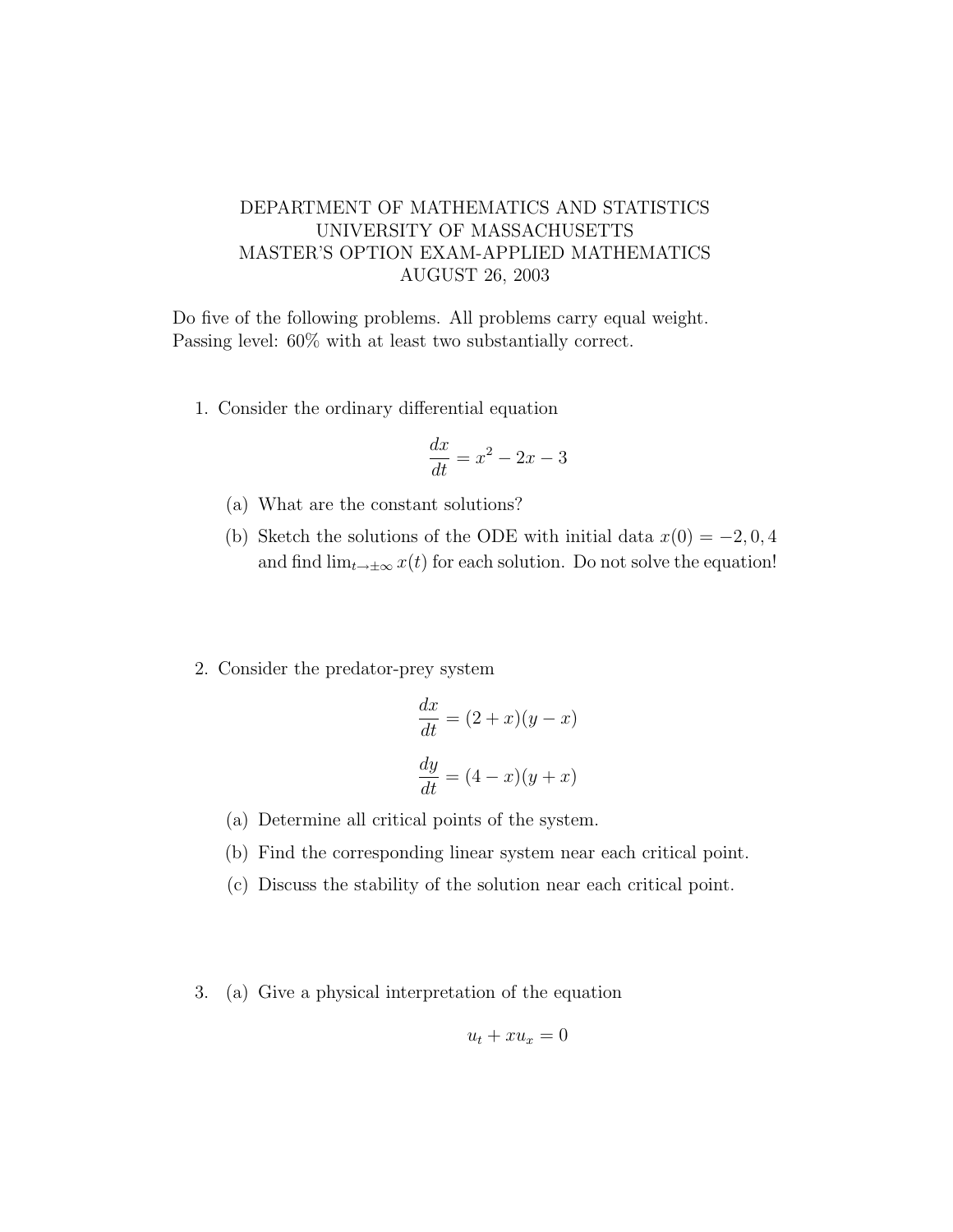- (b) Draw the characteristics and solve the above equation with initial data  $u(x, 0) = \sin(x)$ .
- 4. Find all solutions to

$$
u_{xx} + u_{yy} = 0
$$

in the rectangle  $0 < x < a, 0 < y < b$ , with the following boundary conditions

$$
u_x = -a
$$
 on  $x = 0$ ,  $u_x = 0$  on  $x = a$ .  
\n $u_y = b$  on  $y = 0$ ,  $u_y = 0$  on  $y = b$ .  
\n(Hint: Try  $u(x, y) = X(x) + Y(y)$  not  $u(x, y) = X(x)Y(y)$ .)

5. Solve the eigenvalue problem

$$
x^2u'' + 3xu' + \lambda u = 0
$$

for  $1 < x < e$ , with  $u(1) = u(e) = 0$ . (Hint: Look for solutions of the form  $u = x^m$ .) For what values of  $\lambda > 1$  does this equation have a nontrivial solution?

6. Consider the equation

$$
\frac{\partial u}{\partial t} = k \frac{\partial^2 u}{\partial x^2} - \alpha u,
$$

which corresponds to a one-dimensional rod, either with heat loss through the ends with outside temperature 0 degrees  $(\alpha > 0, k > 0)$ , or with insulated ends and with a heat source proportional to the temperature  $(\alpha < 0)$ . Suppose that the boundary conditions are

$$
u(0, t) = 0
$$
 and  $u(L, t) = 0$ .